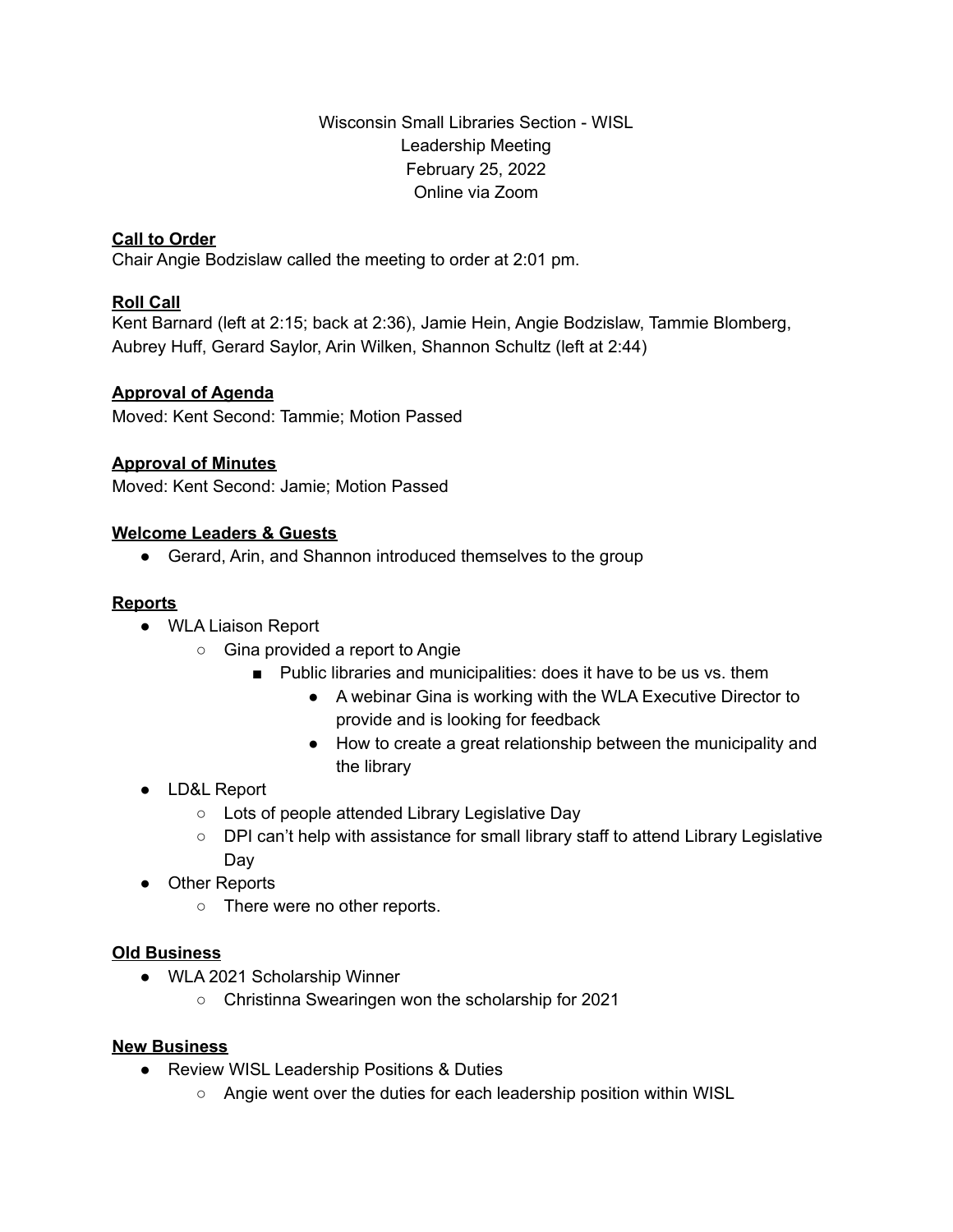- Aubrey's email for sending content for the newsletter is huffa@uwstout.edu
- Review WLA Leadership Expectations & Forms to Sign
	- Angie will send out forms to the WISL leadership and then members need to sign and send them back to Angie. She will pass them on to WLA.
- Develop 2022 WISL Calendar
	- Set July meeting on July 22 at 2 pm
	- A nominating committee consisting of Kayla Mathson and Jamie Hein to meet to call out for scholarship candidates
	- August 2022 scholarship winners need to be selected by Katelyn Noack and Kayla Mathson
	- $\circ$  The group decided that having a WISL PubLib event for WAPL to be organized by Tammie Blomberg and Sara Klemann
	- Schedule next WISL PubLib at WAPL
- 2022 WISL PubLib/Meetups
	- Discussion on attendance at meetups (which depends on location and budgets), having them as a hybrid instead of just in-person or virtual
	- Can discuss this further at the WAPL meeting for a July meetup, but keep a discussion going via email in the meantime
	- Preferably a place where there is a cluster of small libraries
	- Tammie mentioned the possibility of libraries within Taylor county that are close together
	- Angie suggested requiring RSVP to have an idea of how many are attending, partnering with a system director that they could provide some small library training
- WAPL 2022
	- Have a plan for a WISL PubLib event as a program
	- Angie and Tammie had programs that were looking to be sponsored by WISL
- Newsletter Plan 2022
	- Aubrey is planning to send out the next newsletter in late April/early May
	- Aubrey is looking for content for the newsletter
	- $\circ$  Jamie will send the minutes for this meeting to Angie and she will then send them out to the WISL membership along with a call for content with Aubrey's email address
- Marketing Plan Social Media, etc.
	- The plan for social media fell by the wayside due to COVID and other issues
	- Tammie suggested instead of having content once a week is difficult and would be good with just sharing when you see relevant content

# **Review of Action Items**

- Angie reminded the group about the WLA Leadership Expectations forms
- Jamie will get the minutes to Angie in a timely manner
- Tammie, Sara, and Angie will talk about a WISL PubLib event at WAPL
- Aubrey will get content together for the newsletter